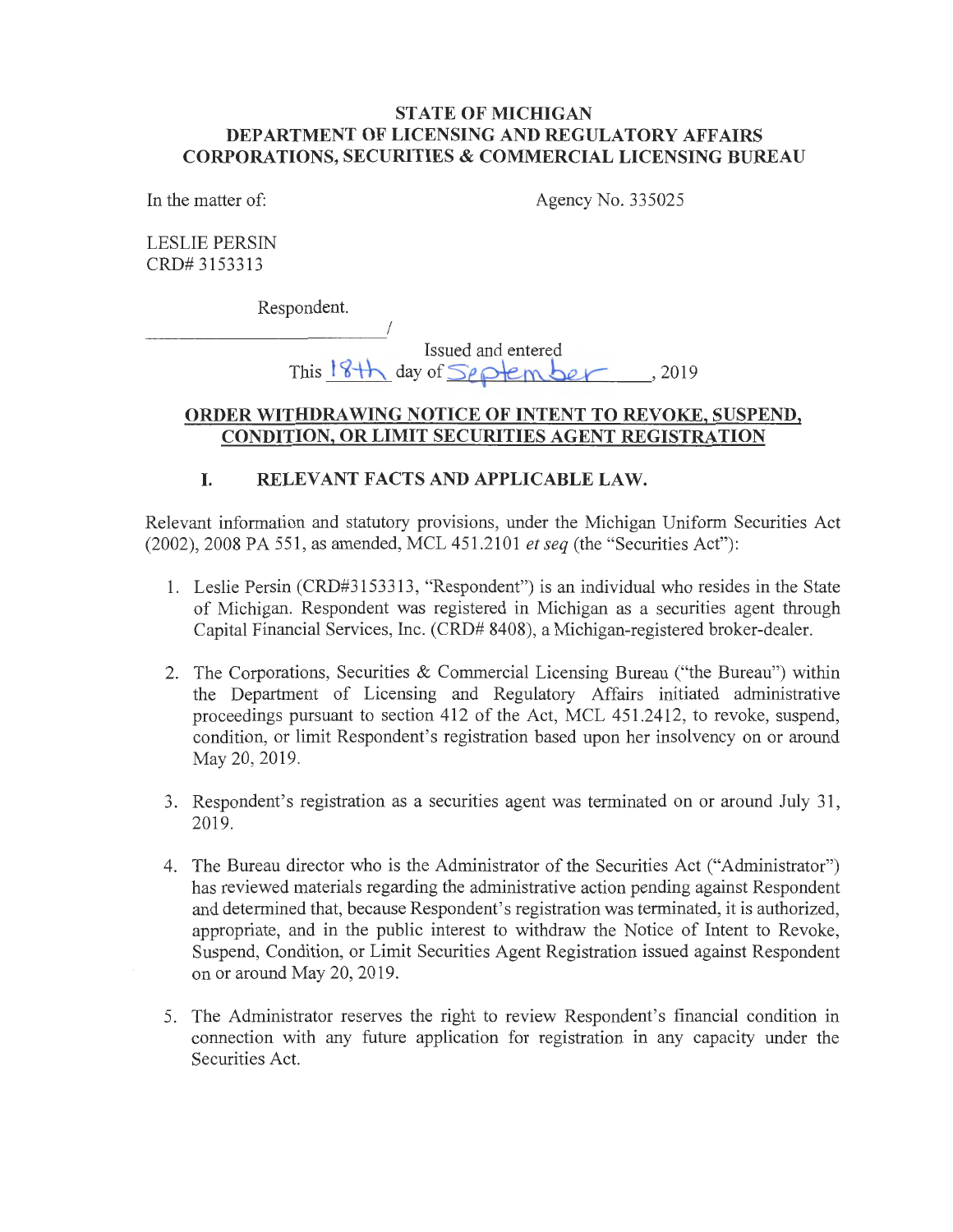# **II. ORDER.**

The Administrator finds that this ORDER is authorized, appropriate, and in the public interest based on the above-cited facts and law.

IT IS ORDERED as follows:

1. The Administrator withdraws the Notice of Intent to Revoke, Suspend, Condition, or Limit Securities Agent Registration issued against Leslie Persin on or around May 20, 2019.

2. The Administrator reserves the right to review the financial condition of Leslie Persin in connection with any future application for registration under the Michigan Uniform Securities Act, 2008 PA 551, as amended, MCL 451.2101 *et seq.* 

IT IS SO ORDERED.

DEPARTMENT OF LICENSING AND REGULATORY AFFAIRS CORPORATIONS, SECURITIES & COMMERCIAL LICENSING BUREAU

By:

Julia Dale Administrator and Director Corporations, Securities & Commercial Licensing Bureau

*qfo,(15*   $\Gamma$ ate  $\Gamma$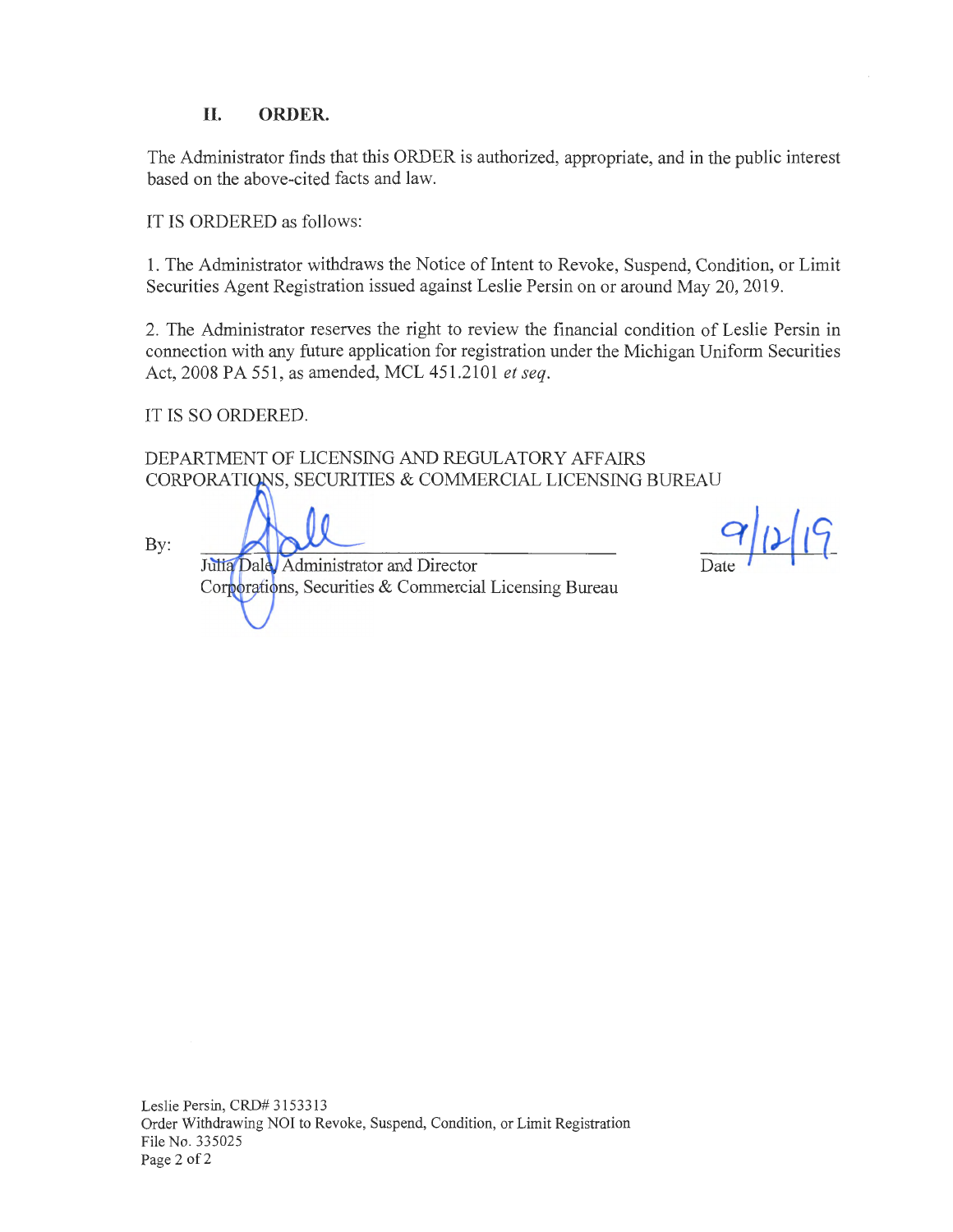### **STATE OF MICHIGAN DEPARTMENT OF LICENSING AND REGULATORY AFFAIRS CORPORATIONS, SECURITIES & COMMERCIAL LICENSING BUREAU**

In the matter of:

Agency No. 335025

LESLIE PERSIN CRD# 3153313

Respondent.

I ------------ This  $10$ .2019

# **NOTICE OF INTENT TO REVOKE, SUSPEND, CONDITION, OR LIMIT SECURITIES AGENT REGISTRATION**

### **I. RELEVANT FACTS AND APPLICABLE LAW.**

Relevant information and statutory provisions, under the Michigan Uniform Securities Act (2002), 2008 PA 551, as amended, MCL 451.2101 *et seq* (the "Securities Act"):

- 1. Leslie Persin (CRD#3153313, "Respondent") is an individual who resides in the State of Michigan. Respondent is presently registered in Michigan as a securities agent through Capital Financial Services, Inc. (CRD# 8408), a Michigan-registered brokerdealer.
- 2. The Corporations, Securities & Commercial Licensing Bureau ("the Bureau") within the Department of Licensing and Regulatory Affairs conducted a routine branch examination of Capital Financial Services, Inc. in which it requested information related to the solvency of certain Michigan-registered agents associated with the broker-dealer.
- 3. The Bureau requested, and Respondent provided a personal balance sheet in the course of the examination. The balance sheet submitted by Respondent shows that her liabilities exceed her assets. The Director of the Bureau, who is the Administrator of the Securities Act ("Administrator"), finds that Respondent is insolvent because her liabilities exceed her assets.
- 4. The Administrator has reviewed materials regarding Respondent's financial condition as it relates to her registration as an agent under the Securities Act. The Administrator has determined that it is authorized, appropriate, and in the public interest to revoke, suspend, condition, or limit Respondent's securities agent registration.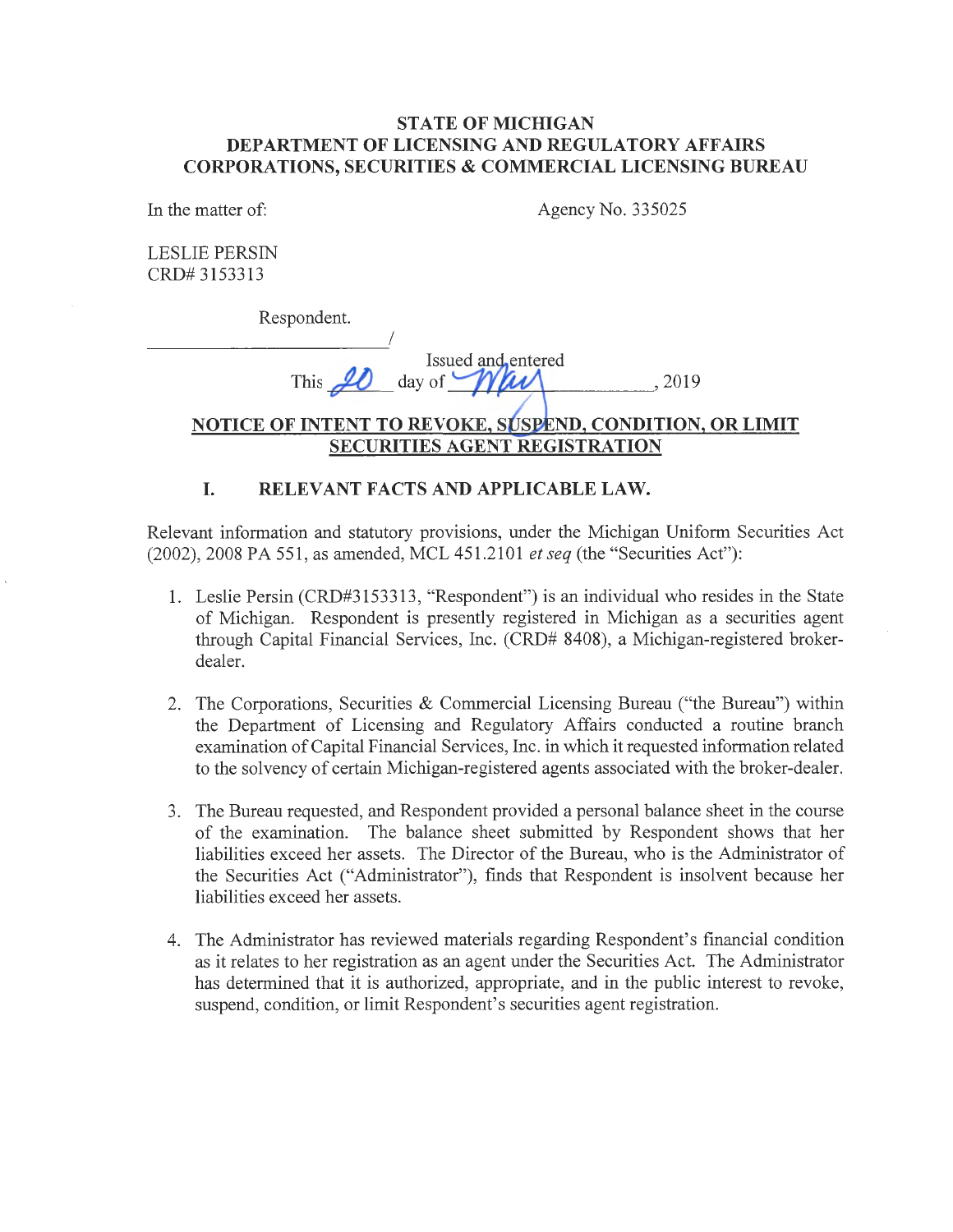5. Section 412(2) of the Securities Act, MCL 451.2412(2), states in relevant part:

If the administrator finds that the order is in the public interest and subsection ( 4) authorizes the action, an order under this act may revoke, suspend, condition, or limit the registration of a registrant and if the registrant is a broker-dealer or investment adviser, of a partner, officer, director, or a person having a similar status or performing similar functions, or a person directly or indirectly in control of the broker-dealer or investment adviser...

6. Section 412(4) of the Securities Act, MCL 451.2412(4) states in relevant part:

(4) A person may be disciplined under subsections  $(1)$  to  $(3)$  if any of the following apply to the person:

\*\*\*

(g) The person is insolvent, either because the person's liabilities exceed the person's assets or because the person cannot meet the person's obligations as they mature. The administrator shall not enter an order against an applicant or registrant under this subdivision without a finding of insolvency as to the applicant or registrant...

7. Section 412(7) of the Securities Act, MCL 451.2412(7), states:

 $(7)$  Except under subsection  $(6)$ , an order shall not be issued under this section unless all of the following have occurred:

- (a) Appropriate notice has been given to the applicant or registrant.
- (b) Opportunity for hearing has been given to the applicant or registrant.
- ( c) Findings of fact and conclusions of law have been made on the record pursuant to the administrative procedures act of 1969, 1969 PA 306, MCL 24.201 to 24.328.
- 8. The Administrator may revoke, suspend, condition, or limit Respondent's securities agent registration pursuant to section 412(2) of the Securities Act, MCL 451.2412(2), because it is in the public interest, and because Respondent is insolvent in that her liabilities exceed her assets, giving the Administrator cause to issue an order under sections  $412(2)$  and  $412(4)(g)$  of the Securities Act, MCL  $451.2412(2)$  and MCL  $451.2412(4)(g)$ .

Leslie Persin, CRD# 3153313 NOi to Revoke, Suspend, Condition, or Limit Registration File No. 335025 Page 2 of 3